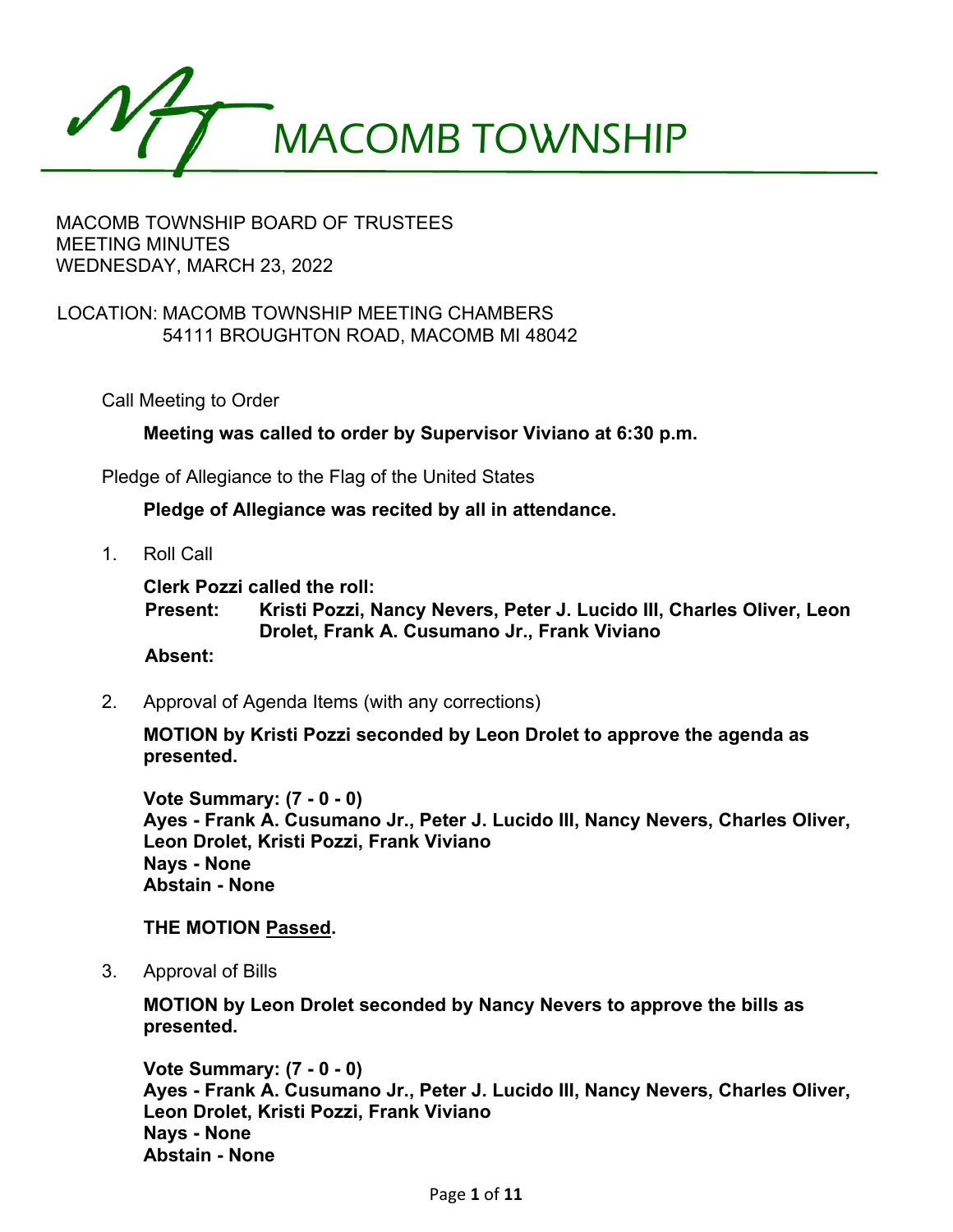# **THE MOTION Passed.**

4. Approval of Previous Meeting Minutes from March 9, 2022

**MOTION by Leon Drolet seconded by Kristi Pozzi to approve meeting minutes from March 9, 2022 as presented.** 

**Vote Summary: (7 - 0 - 0) Ayes - Frank A. Cusumano Jr., Peter J. Lucido III, Nancy Nevers, Charles Oliver, Leon Drolet, Kristi Pozzi, Frank Viviano Nays - None Abstain - None** 

**THE MOTION Passed.**

## **PUBLIC COMMENTS, AGENDA ITEMS ONLY - (3 MINUTE TIME LIMIT)**

There were no public comments.

### **CONSENT AGENDA ITEMS:**

**MOTION by Leon Drolet seconded by Kristi Pozzi to approve the Consent Agenda items as presented.** 

**Vote Summary: (7 - 0 - 0) Ayes - Frank A. Cusumano Jr., Peter J. Lucido III, Nancy Nevers, Charles Oliver, Leon Drolet, Kristi Pozzi, Frank Viviano Nays - None Abstain - None** 

### **THE MOTION Passed.**

- 5. Water and Sewer Department
	- a. Request to Approve the Temporary Concrete Batch Plant; Mistwood Estates, Mark Anthony Contracting, Inc. Section 15
	- b. Request Approval to Attend Conference (3) Employees; Permit Confined Space Entry Class
	- c. Request to Approve Payment of Construction Pay Estimate No. 7; 2021 Sanitary Sewer Cleaning and CCTV Investigation, Macomb Township. AEW Project No.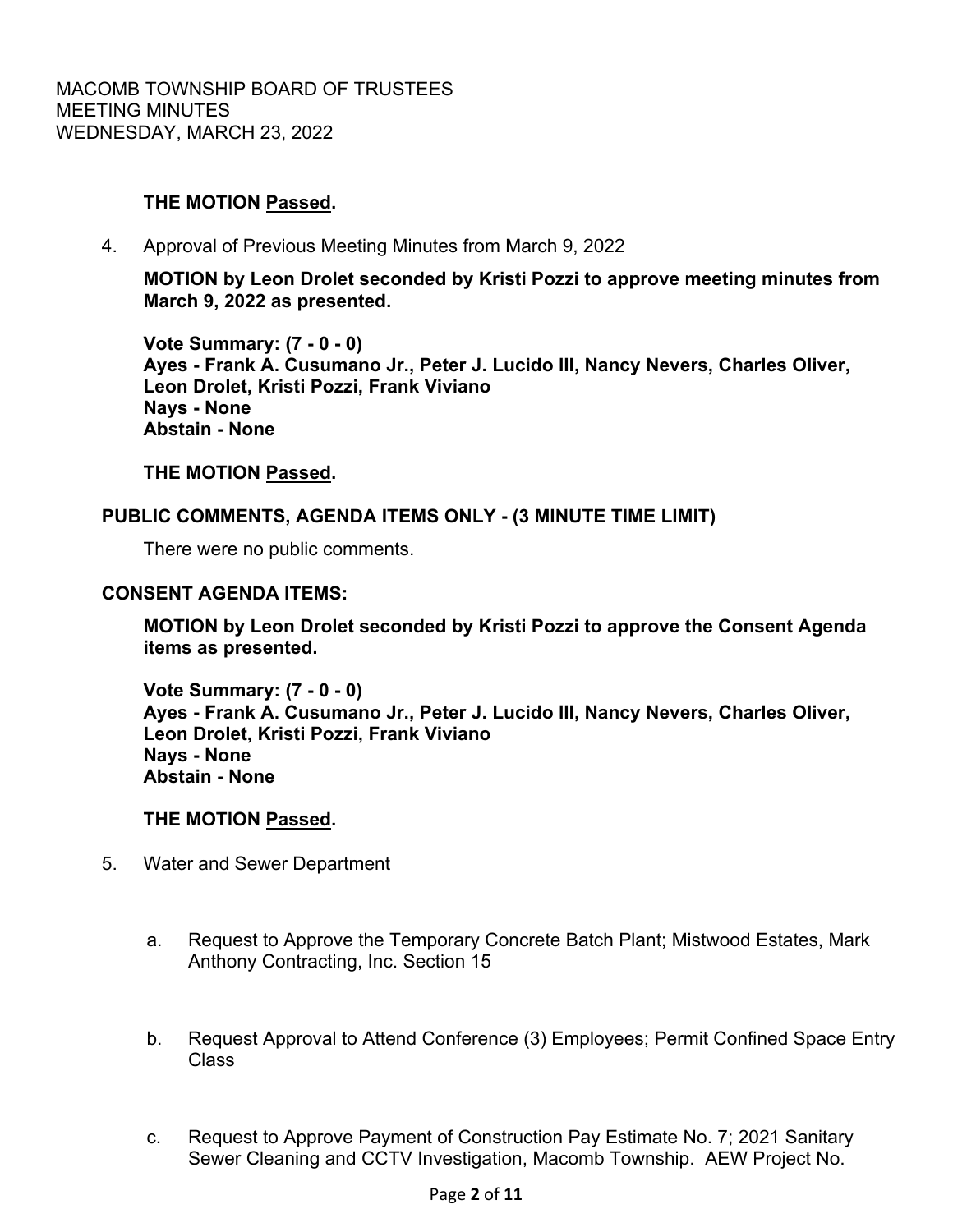0249-0215, Pipetek Infrastructure Services, Inc. (\$40,233.93)

- d. Request to Approve Payment of Construction Pay Estimate No. 2; Sanitary Sewer Rehabilitation, Insituform Technologies, USA LLC., (\$422,236.57)
- e. Request to Approve the Temporary Concrete Batch Plant; Elite Corporate Park, Florence Cement Company - Section 20
- f. Request to Approve the Purchase Requisition; Ferguson Waterworks, Materials & Supplies for Customer Installations. (\$21,626.15)
- 6. Engineering Department
	- a. Request to Authorize the Supervisor to Sign Stormwater Facilities Maintenance Agreement for 16271 21 Mile Road (Parcel No. 08-30-400-024)
- 7. Supervisor's Office
	- a. Approval to Correct Scrivener's Error to Modify End of Term Date from January 13, 2025 to December 31, 2024 regarding the appointment of Ronald Papa to the Ethics Board

# **PUBLIC HEARING:**

 8. Public Hearing on Proposed Pathway Connecting Corners Park to the Macomb Township Recreation Center and Town Hall Campus

Treasurer Drolet provided the public with information regarding the project and the purpose of the public hearing. Supervisor Viviano opened the public hearing at 6:36 PM and closed the public hearing at 6:40 PM. During the public hearing, Edward Carey, Kathy Smith and Kyle Langlois spoke in support of the pathway project.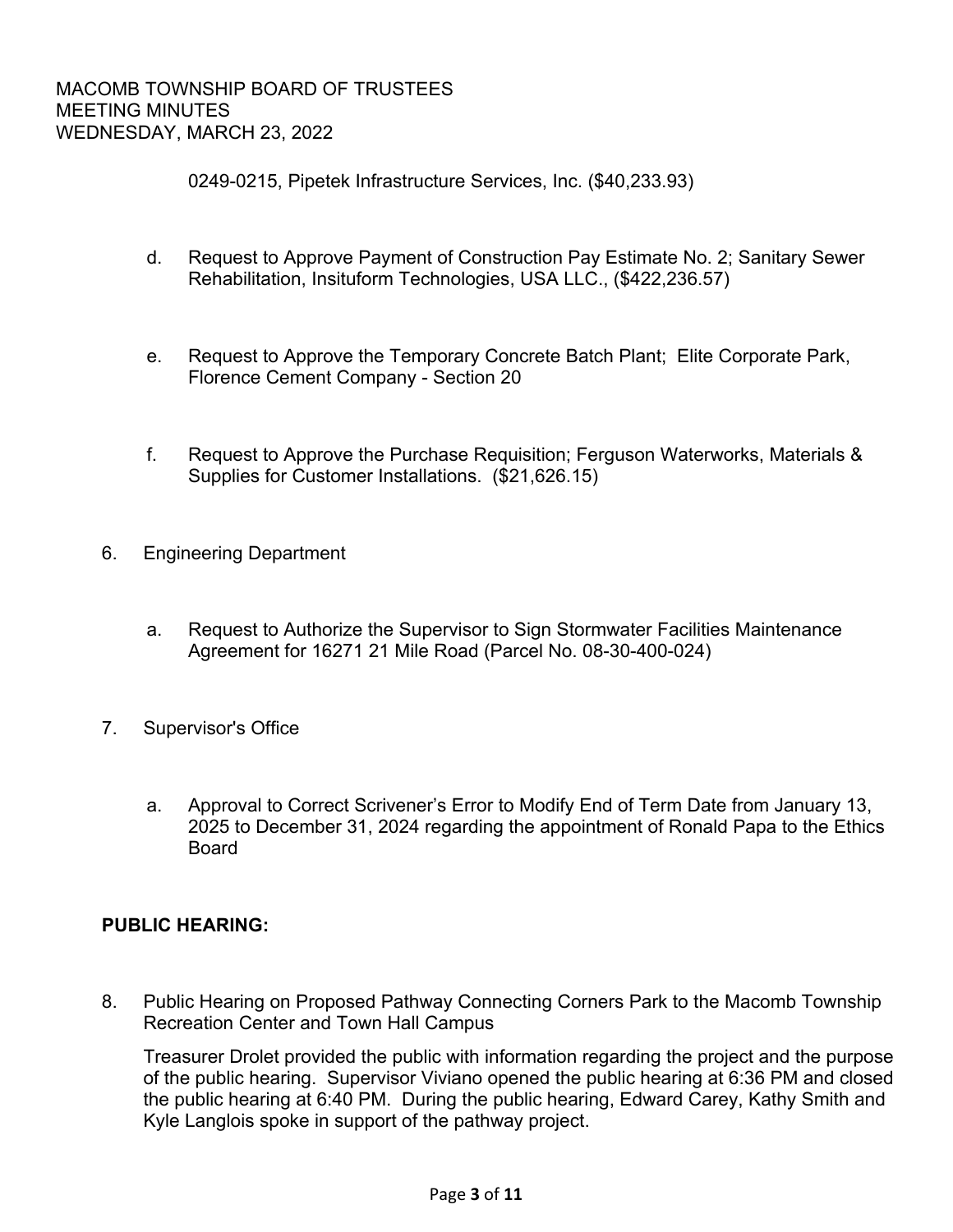## **NEW BUSINESS:**

### **HUMAN RESOURCES DEPARTMENT:**

9. Authorization to initiate the recruitment process - Finance Department

**MOTION by Leon Drolet seconded by Peter J. Lucido III to Approve to initiate the recruitment process to replace the employee resigning from the Finance Department.** 

**Vote Summary: (7 - 0 - 0) Ayes - Frank A. Cusumano Jr., Peter J. Lucido III, Nancy Nevers, Charles Oliver, Leon Drolet, Kristi Pozzi, Frank Viviano Nays - None Abstain - None** 

### **THE MOTION Passed.**

10. Authorization to Extend Offer of Employment - DPW

**MOTION by Kristi Pozzi seconded by Charles Oliver to Approve Jason Rentenback for the position of Utility Worker contingent upon successful completion of all post offer requirements. The effective date of hire will be on or after March 28, 2022.** 

**Vote Summary: (7 - 0 - 0) Ayes - Frank A. Cusumano Jr., Peter J. Lucido III, Nancy Nevers, Charles Oliver, Leon Drolet, Kristi Pozzi, Frank Viviano Nays - None Abstain - None** 

### **THE MOTION Passed.**

11. Authorization to extend offer of employment - Supervisor's Office

**MOTION by Charles Oliver seconded by Leon Drolet to Approve the hire of Ann Marie Chamberlain to the position of Community Relations Liaison contingent upon successful completion of all post offer requirements. The effective date of hire will be on or after March 28, 2022.** 

**Vote Summary: (7 - 0 - 0) Ayes - Frank A. Cusumano Jr., Peter J. Lucido III, Nancy Nevers, Charles Oliver, Leon Drolet, Kristi Pozzi, Frank Viviano Nays - None Abstain - None**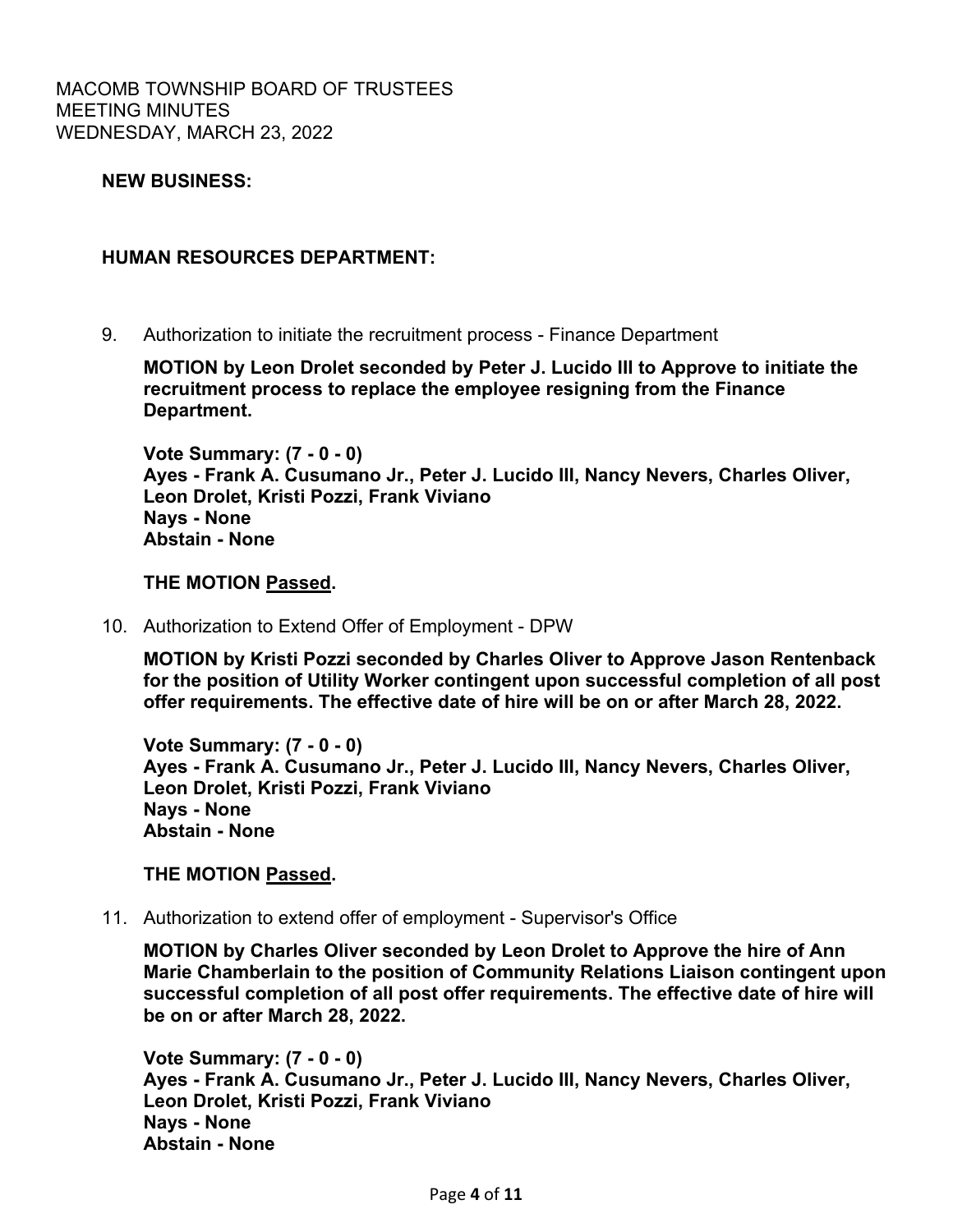## **THE MOTION Passed.**

## **PLANNING AND ZONING DEPARTMENT:**

12. Request to Approve the Extension of Time - Preliminary Site Plan; Rockwood Park Site Condominium - Permanent Parcel #08-28-376-002; Located on the north side of 21 Mile Road, 1/4 mile east of Romeo Plank Road; Section 28; Gasper Munaco, Petitioner

**MOTION by Kristi Pozzi seconded by Leon Drolet to Approve the Extension of Time - Preliminary Site Plan; Rockwood Park Site Condominium - Permanent Parcel #08-28- 376-002; Located on the north side of 21 Mile Road, 1/4 mile east of Romeo Plank Road; Section 26.** 

**Vote Summary: (7 - 0 - 0) Ayes - Frank A. Cusumano Jr., Peter J. Lucido III, Nancy Nevers, Charles Oliver, Leon Drolet, Kristi Pozzi, Frank Viviano Nays - None Abstain - None** 

**THE MOTION Passed.**

### **FIRE DEPARTMENT:**

13. Request to Purchase 16 Motorola 800 Mhz Radios (\$100,140.00)

**MOTION by Charles Oliver seconded by Peter J. Lucido III to approve the purchase of 16 Motorola 800 Mhz radios at a total cost of \$100,140.00.** 

**Vote Summary: (7 - 0 - 0) Ayes - Frank A. Cusumano Jr., Peter J. Lucido III, Nancy Nevers, Charles Oliver, Leon Drolet, Kristi Pozzi, Frank Viviano Nays - None Abstain - None** 

**THE MOTION Passed.**

### **CLERK'S OFFICE:**

 14. Request to Schedule a Public Hearing for a Speculative Building for Unit 27 Regency Commerce Center - 17201 Leone Dr., 17243 Leone Dr., and 17279 Leone Dr.

**MOTION by Charles Oliver seconded by Kristi Pozzi to schedule a public hearing**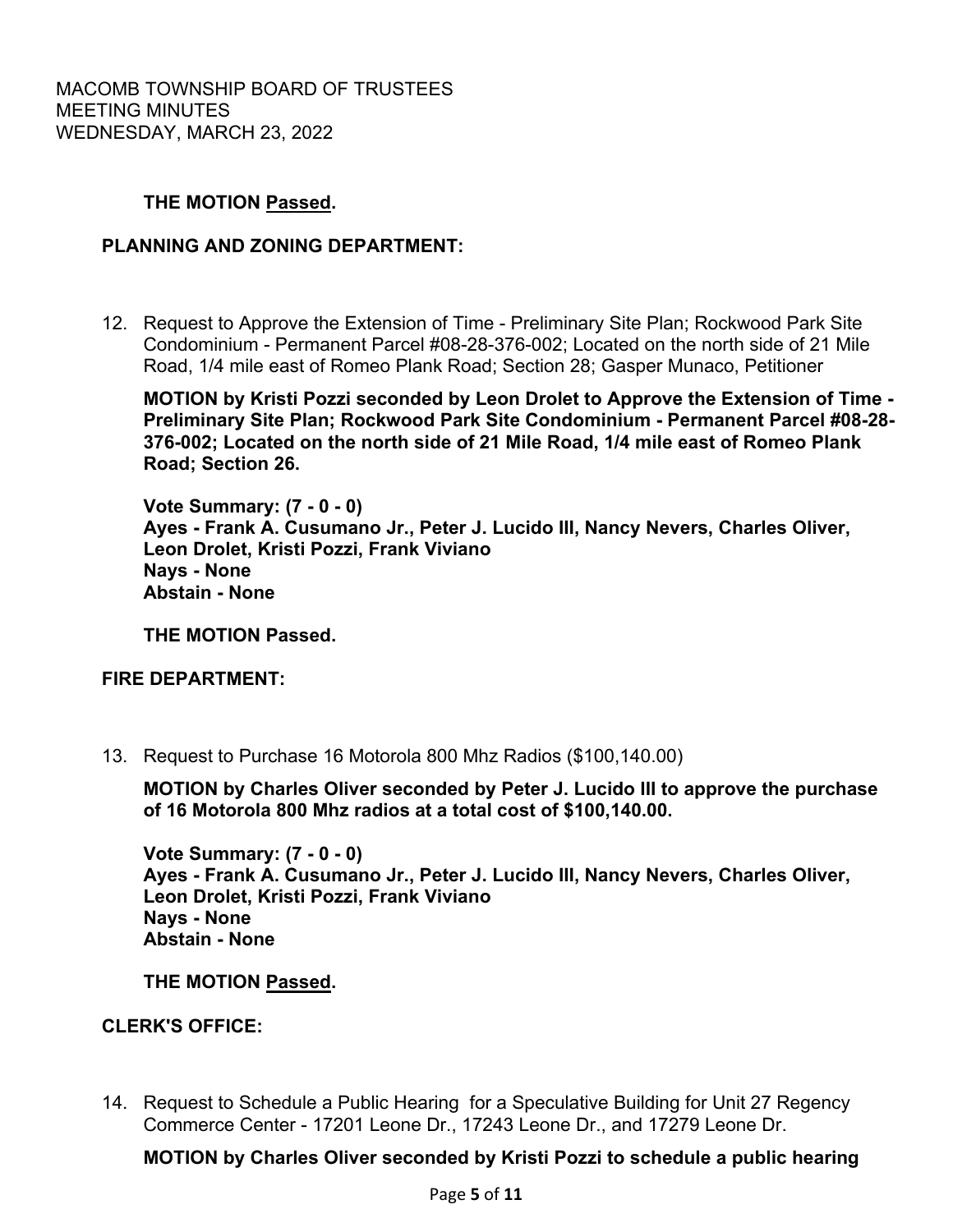> **date of 4/20/22 for a speculative building for 17201 Leone Dr., 17243 Leone Dr., and 17279 Leone Dr. (Parcel ID #: 08-17-344-027)**

**Vote Summary: (7 - 0 - 0) Ayes - Frank A. Cusumano Jr., Peter J. Lucido III, Nancy Nevers, Charles Oliver, Leon Drolet, Kristi Pozzi, Frank Viviano Nays - None Abstain - None** 

**THE MOTION Passed.**

# **TREASURER'S OFFICE:**

 15. Request to Adopt Resolution in Support of Pathway Project Connecting Corners Park to Township Campus

# **MACOMB TOWNSHIP RESOLUTION TRANSPORTATION ALTERNATIVE PROGRAM (TAP) FOR PATHWAY PROJECT CONNECTING CORNERS PARK TO TOWNSHIP CAMPUS MACOMB TOWNSHIP, MACOMB COUNTY, MICHIGAN**

WHEREAS, the State of Michigan has appropriated funding through the Transportation Alternatives Program (TAP) and,

WHEREAS, the goal of the TAP program is to support innovative, transformative transportation improvements for communities, including bicycle, pedestrian, multi-use paths, and/or projects that will help improve recreational and transportation opportunities for citizens while reducing congestion and vehicle emissions, and

WHEREAS, 492 citizens of Macomb Township were essential in formulation of the Township's 2018-2022 5-Year Recreation Plan through participation in a survey of public recreation priorities. The survey participants cited insufficient or nonexistent pedestrian and bicycle access to existing parks and recreation facilities as the number one barrier to parks and Recreation Center usage and "sidewalks, trails, and paths that lead to parks" was the second-most cited priority by survey participants, and

WHEREAS, Macomb Township invited Township residents through published newspaper advertisements and online outreach to participate in a 30-day public review of the 2018- 2022 5-year Recreation Plan between November 8, 2017 and December 9, 2017 and invited the public to participate in a public hearing on the draft plan held on December 6, 2017 that resulted in approval of the 2018-2022 5-Year Recreation Plan, and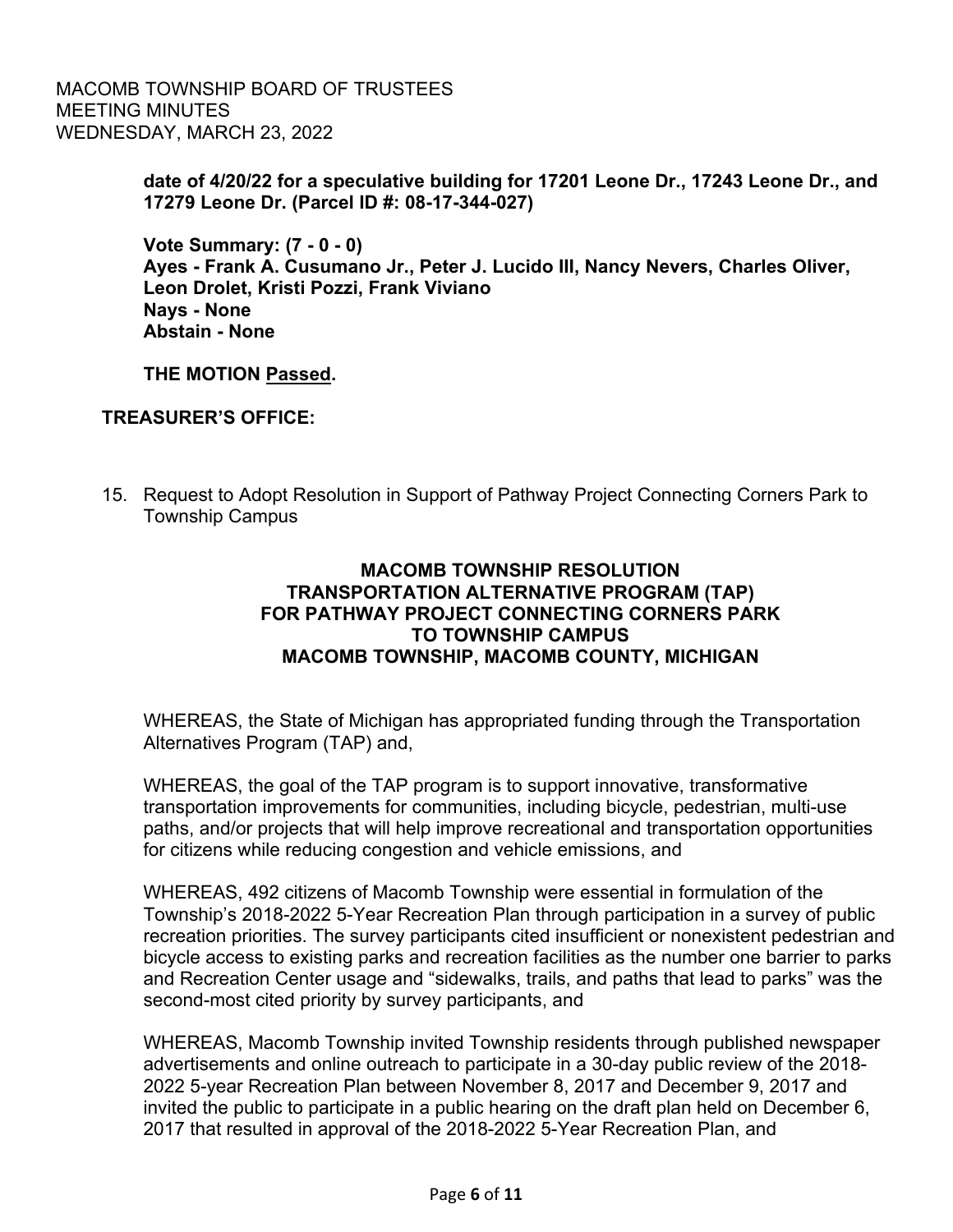WHEREAS, the public was engaged in development of a new Township Master Plan through a comprehensive public participation process consisting of six public online virtual meetings held between October 15, 2020 and November 18, 2020, and a public open house on September 23, 2021. Public engagement in the Plan was encouraged through social media postings and advertisements in local newspapers. Recordings of all meetings, a photo contest, and other relevant data was made available on a Master Plan project website and the Township website along with a survey and the opportunity to provide feedback directly to the Macomb Township Planning Department, and

WHEREAS, the Macomb Township Board adopted a new, revised Master Plan on March 9, 2022 that was shaped by public input from both the Master Plan public involvement process and the 2018-2022 5-year Recreation Plan that specifically includes a creation of a multi-use bicycle and pedestrian pathway connecting Macomb Corners Park to Macomb Town Center Park, the Macomb Township Civic Center's Recreation Center, Macomb Township Hall, nearby residential subdivisions, the Township's pond native vegetation/wildlife preservation area, and planned Centennial Historic Park, and

WHEREAS, Macomb Township desires to partner with the Macomb County Department of Roads to apply for TAP grant funding for a multi-use bicycle and pedestrian pathway connecting Macomb Corners Park to Macomb Town Center Park, the Macomb Township Civic Center's Recreation Center, Macomb Township Hall, the North Branch Macomb Clinton-Macomb Library, the Township's pond native vegetation/wildlife preservation area, planned Centennial Historic Park, a farmer's market, an indoor ice arena, and provide a connection to other planned regional trail systems including the Macomb Orchard Trail and the North Brach Greenway, and

WHEREAS, it is Township's goal to accommodate safe, dedicated bicycle/pedestrian travel paths to meet the Township's vision of increasing transportation options for residents and to leverage benefits from its inclusion as part of the planned regional trail network,

NOW, THEREFORE, BE IT RESOLVED that Macomb Township adopts this Resolution to authorize the Township to take the lead on this TAP grant application in cooperation with the Macomb County Department of Roads as the applicant on behalf of the Township, and

BE IT FURTHER RESOLVED that Macomb Township is committed to providing all ongoing operation and maintenance for the bicycle and pedestrian pathways and other improvements paid for through TAP grant funds, and

BE IT FURTHER RESOLVED that Macomb Township designates and authorizes the Supervisor as signatory on any legal agreements and associated documents required by the grant application process.

**MOTION by Nancy Nevers seconded by Peter J. Lucido III to adopt Transportation Alternative Program Resolution in support of pathway project connecting Corners Park to Macomb Township Campus.**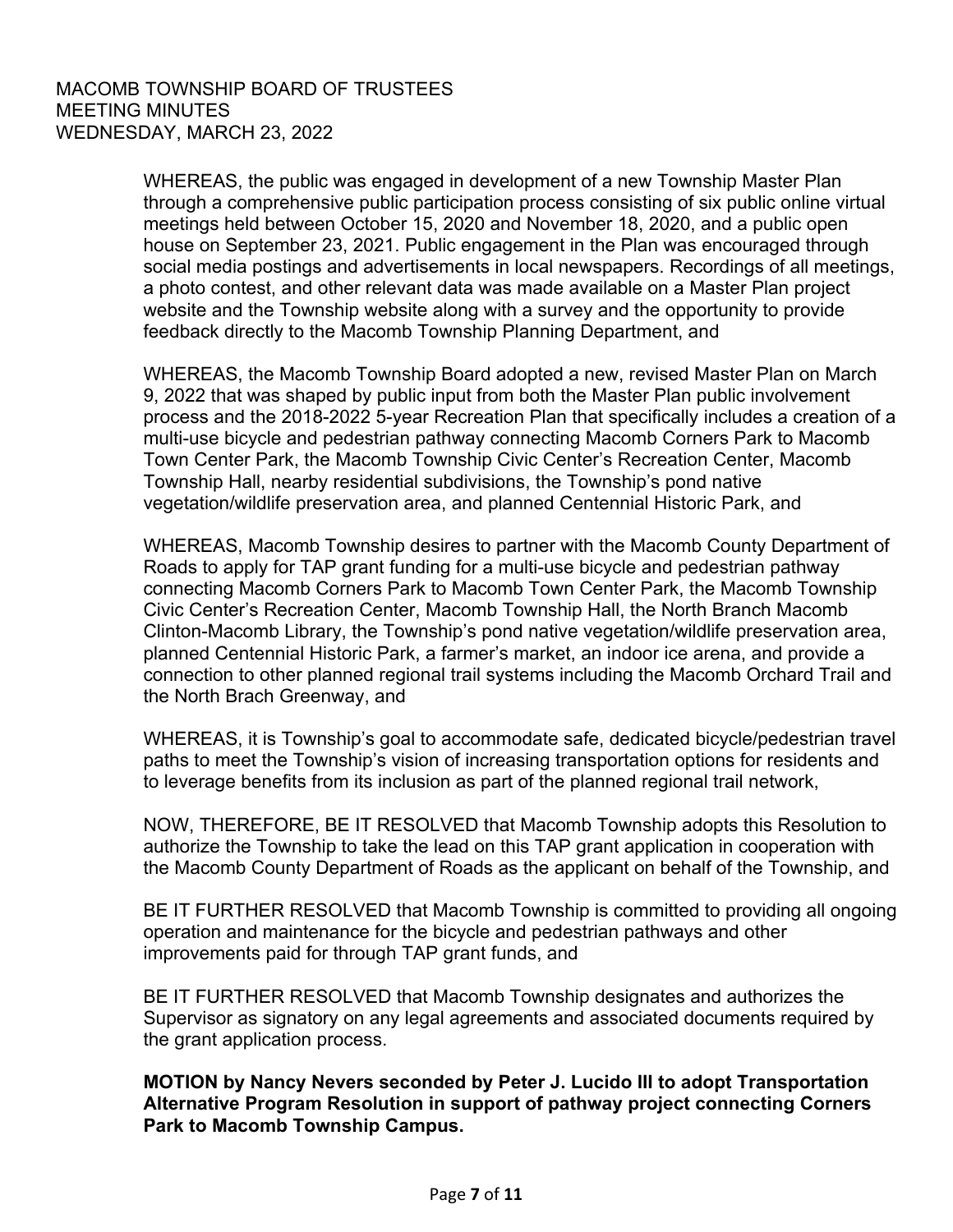> **Roll Call: Ayes - Nancy Nevers, Peter J. Lucido III, Frank A. Cusumano Jr., Charles Oliver, Leon Drolet, Kristi Pozzi, Frank Viviano Nays - None Absent - None RESOLUTION DECLARED ADOPTED this 23rd day of March, 2022.**

# **SUPERVISOR'S OFFICE:**

 16. Request to Award Township Hall Basement Buildout to Quadrate Construction, LLC in the amount of \$609,442.00

**MOTION by Kristi Pozzi seconded by Leon Drolet to award the Township Hall Buildout to Quadrate Construction, LLC in the amount of \$609,442.00.** 

**Vote Summary: (7 - 0 - 0) Ayes - Frank A. Cusumano Jr., Peter J. Lucido III, Nancy Nevers, Charles Oliver, Leon Drolet, Kristi Pozzi, Frank Viviano Nays - None Abstain - None** 

### **THE MOTION Passed.**

17. Request to award a 5-year contract for ambulance services to Medstar, Inc.

**MOTION by Charles Oliver seconded by Nancy Nevers to award a 5-year contract for ambulance services to Medstar, Inc.** 

**Vote Summary: (7 - 0 - 0) Ayes - Frank A. Cusumano Jr., Peter J. Lucido III, Nancy Nevers, Charles Oliver, Leon Drolet, Kristi Pozzi, Frank Viviano Nays - None Abstain - None** 

### **THE MOTION Passed.**

 18. Request authorization to send a request for state intervention in the dispute between GLWA and Highland Park

**MOTION by Leon Drolet seconded by Peter J. Lucido III to authorize the Supervisor to send a request for state intervention in the dispute between GLWA and Highland Park.** 

**Vote Summary: (7 - 0 - 0) Ayes - Frank A. Cusumano Jr., Peter J. Lucido III, Nancy Nevers, Charles Oliver, Leon Drolet, Kristi Pozzi, Frank Viviano**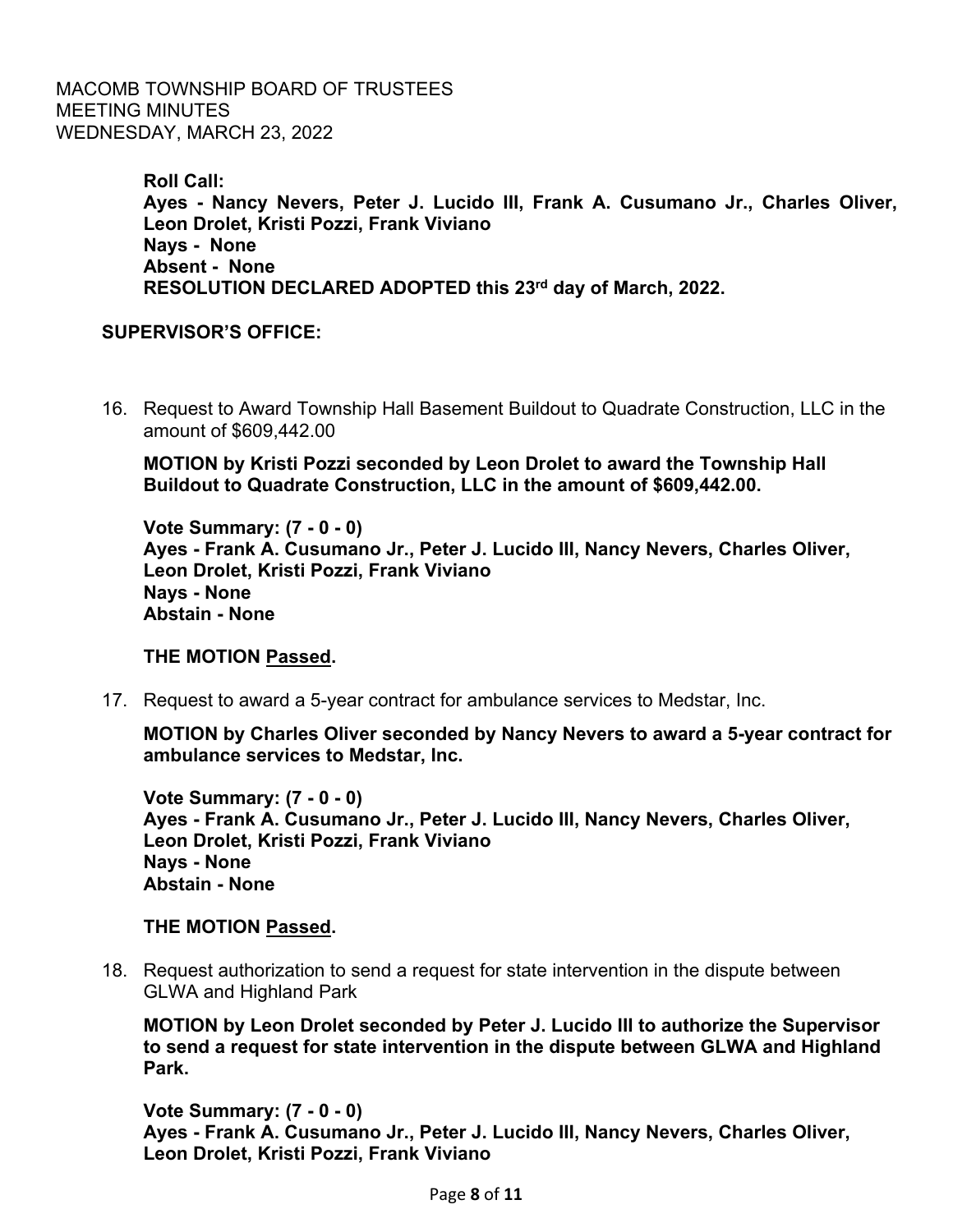> **Nays - None Abstain - None**

**THE MOTION Passed.**

# **ENGINEERING DEPARTMENT:**

19. Request for Authorization for Township Supervisor to sign Quit Claim Deed for the Dedication of the Ultimate Romeo Plank Road Right-of-Way for Macomb Township Owned Properties: Parcel Nos. 08-17-426-003 & 08-17-402-005

**MOTION by Charles Oliver seconded by Leon Drolet to Authorize the Township Supervisor to sign Quit Claim Deed for the Dedication of the Ultimate Romeo Plank Road Right-of-Way for Macomb Township Owned Properties: Parcel Nos. 08-17-426- 003 & 08-17-402-005.** 

**Vote Summary: (7 - 0 - 0) Ayes - Frank A. Cusumano Jr., Peter J. Lucido III, Nancy Nevers, Charles Oliver, Leon Drolet, Kristi Pozzi, Frank Viviano Nays - None Abstain - None** 

# **THE MOTION Passed.**

# **PUBLIC COMMENTS, NON-AGENDA ITEMS ONLY - (3 MINUTE TIME LIMIT)**

There were no public comments.

### **BOARD COMMENTS:**

### Trustees Comments

Trustees Lucido and Nevers spoke about the GLWA - Highland Park dispute. Trustee Oliver welcomed the newly hired employees to the Township and spoke about the TAP grant application. Trustee Cusumano spoke about the role of government and water/sewer rates.

### Treasurer Comments

 Treasurer Drolet spoke about water/sewer rates, the GLWA-Highland Park dispute and provided an update regarding the SMART opt-out issue.

### Clerk Comments

Clerk Pozzi spoke about the township possibly seeking restitution in reference to the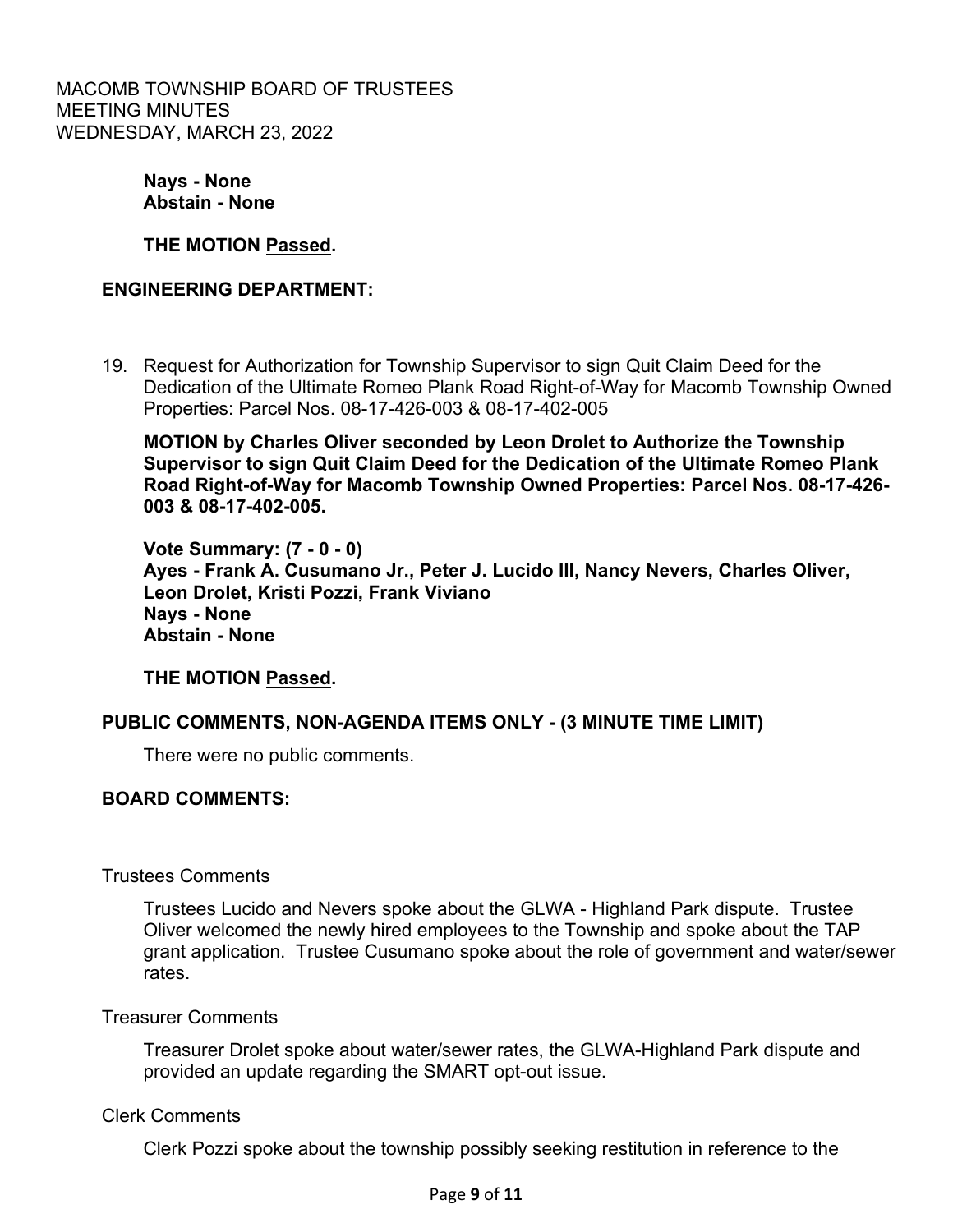GLWA - Highland Park issue.

Supervisor Comments

Supervisor Viviano announced Jodie Claycomb has been appointed Deputy Supervisor, spoke about the Highland Park water dispute and reminded residents the application deadline is April 8, 2022 to be considered for appointment to the Clinton Macomb Library Board of Trustees.

## **CLOSED SESSION**

 20. Closed session to discuss the negotiation of a collective bargaining agreement with IAFF Local 5023. Closed session per MCL.15.268(c)

**MOTION by Leon Drolet seconded by Peter J. Lucido III to enter into closed session to discuss the negotiation of a collective bargaining agreement with IAFF Local 5023. Closed session per MCL 15.268(c).** 

**Roll Call Vote Summary: (7 - 0 - 0) Ayes - Leon Drolet, Peter J. Lucido III, Frank A. Cusumano Jr., Nancy Nevers, Charles Oliver, Kristi Pozzi, Frank Viviano Nays - None Abstain - None** 

### **THE MOTION Passed.**

The Board entered into Closed Session at 7:24 PM and reconvened into Open Session at 7:40 PM.

**MOTION by Leon Drolet seconded by Peter J. Lucido III to add the collective bargaining agreement between Macomb Township and the International Association of Fire Fighters to the March 23, 2022, meeting agenda for the purpose of voting on a successor agreement.** 

**Vote Summary: (7 - 0 - 0) Ayes - Frank A. Cusumano Jr., Peter J. Lucido III, Nancy Nevers, Charles Oliver, Leon Drolet, Kristi Pozzi, Frank Viviano Nays - None Abstain - None** 

### **THE MOTION Passed.**

Request to Approve the collective bargaining agreement between Macomb Township and the International Association of Fire Fighters, Local 5023, effective January 1, 2021 through December 31, 2025